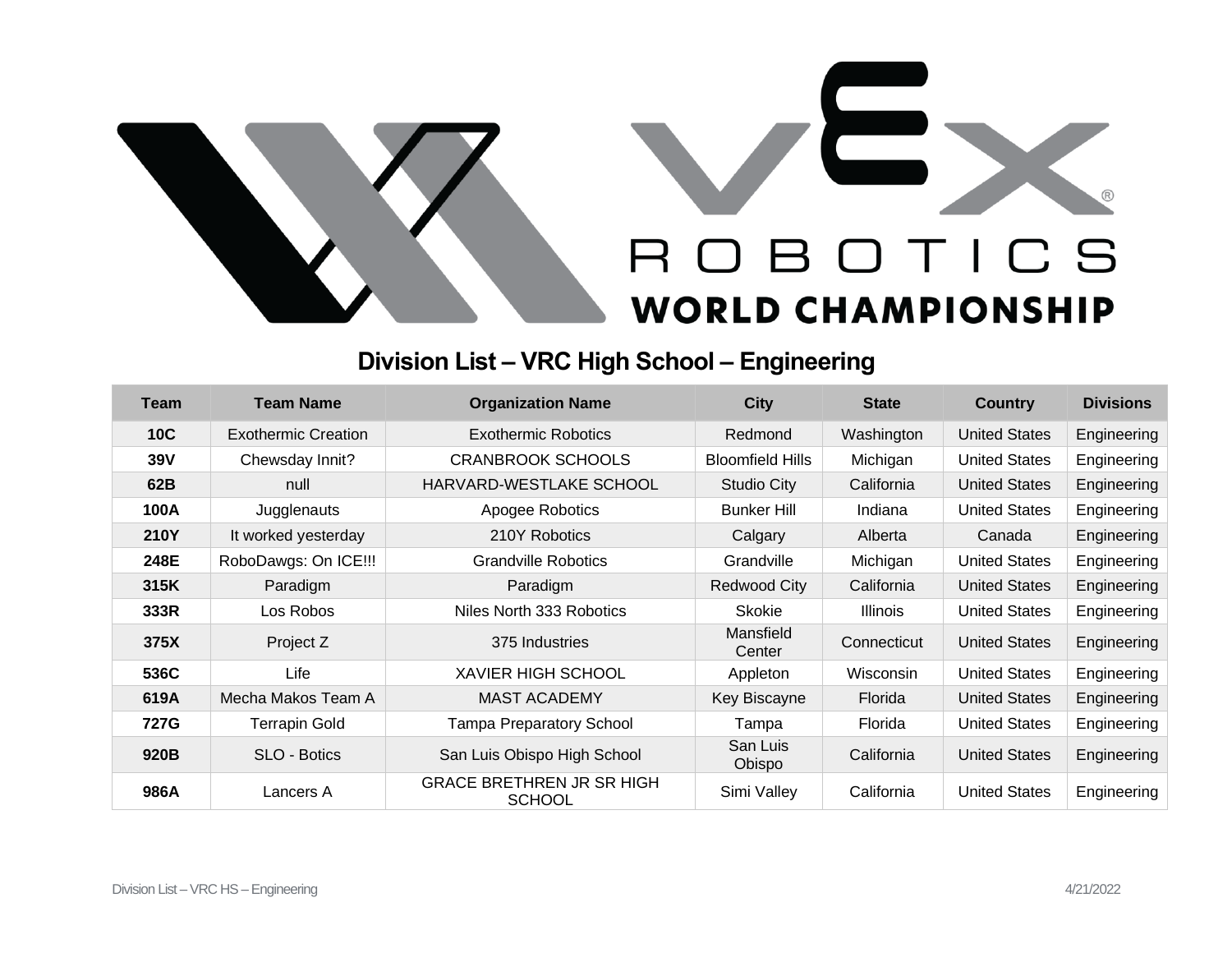| <b>Team</b> | <b>Team Name</b>                          | <b>Organization Name</b>                                  | <b>City</b>                    | <b>State</b>               | <b>Country</b>       | <b>Divisions</b> |
|-------------|-------------------------------------------|-----------------------------------------------------------|--------------------------------|----------------------------|----------------------|------------------|
| 1022B       | <b>Claremont Robotics</b>                 | <b>Claremont Secondary School</b>                         | Victoria                       | <b>British</b><br>Columbia | Canada               | Engineering      |
| 1082E       | <b>Carbonated Potato</b>                  | <b>LOVEJOY HIGH SCHOOL</b>                                | Lucas                          | Texas                      | <b>United States</b> | Engineering      |
| 1181A       | Avalanche                                 | RIVER VALLEY HIGH SCHOOL                                  | Caledonia                      | Ohio                       | <b>United States</b> | Engineering      |
| 1274A       | Igneous Robotics                          | Igneous Robotics                                          | Phoenixville                   | Pennsylvania               | <b>United States</b> | Engineering      |
| 1462D       | Warriors                                  | PENN TRAFFORD HIGH SCHOOL                                 | <b>Harrison City</b>           | Pennsylvania               | <b>United States</b> | Engineering      |
| 1616Y       | Halt and Catch Fire                       | Don Tyson School of Innovation                            | Springdale                     | Arkansas                   | <b>United States</b> | Engineering      |
| 1893C       | <b>Baltimore Polytechnic</b><br>Institute | <b>BALTIMORE POLYTECHNIC INSTITUTE</b>                    | <b>Baltimore</b>               | Maryland                   | <b>United States</b> | Engineering      |
| 2088Z       | It Should Work                            | <b>Western Mechatronics</b>                               | Calgary                        | Alberta                    | Canada               | Engineering      |
| 2145Z       | <b>Pink Sparklee</b><br>Unicorns          | <i>i</i> think we are pretty organized                    | <b>WOODBRIDGE</b>              | Virginia                   | <b>United States</b> | Engineering      |
| 2373R       | <b>Lake Robotics</b>                      | CLEAR LAKE HIGH SCHOOL                                    | League City                    | <b>Texas</b>               | <b>United States</b> | Engineering      |
| 2496V       | <b>BHS Robopatties V</b>                  | ARNOLD O. BECKMAN HIGH                                    | Irvine                         | California                 | <b>United States</b> | Engineering      |
| 2602J       | <b>Hopkinetics Jaguars</b>                | <b>HOPKINTON HIGH</b>                                     | Hopkinton                      | Massachusetts              | <b>United States</b> | Engineering      |
| 2833A       | <b>RoboRaptors</b>                        | <b>Raptor Robotics</b>                                    | Charlotte                      | North Carolina             | <b>United States</b> | Engineering      |
| 3018A       | Techna Pwn                                | Techna Pwn Robotics - Home School<br><b>Robotics Club</b> | <b>Council Bluffs</b>          | Iowa                       | <b>United States</b> | Engineering      |
| 3150A       | <b>Silver Owl Robotics</b><br>Club        | Silver Owl Robotics Club                                  | <b>RICHMOND</b><br><b>HILL</b> | Ontario                    | Canada               | Engineering      |
| 3260S       | <b>SHARP</b>                              | Sarah Heinz House                                         | Pittsburgh                     | Pennsylvania               | <b>United States</b> | Engineering      |
| 3547G       | <b>VIRUS:</b>                             | <b>Technolgy First</b>                                    | Monroe                         | Michigan                   | <b>United States</b> | Engineering      |
| 3818A       | ManilaA                                   | International School Manila                               | Manila                         |                            | Philippines          | Engineering      |
| 4112D       | <b>Blue Devils</b>                        | ZANESVILLE HIGH SCHOOL                                    | Zanesville                     | Ohio                       | <b>United States</b> | Engineering      |
| 4326C       | The MilkMen                               | ELKHORN SOUTH HIGH SCHOOL                                 | Omaha                          | Nebraska                   | <b>United States</b> | Engineering      |
| 4478T       | Team T                                    | <b>MASUK HIGH SCHOOL</b>                                  | Monroe                         | Connecticut                | <b>United States</b> | Engineering      |
| 4886T       | Turboencabulator                          | <b>Thetford Academy</b>                                   | <b>Thetford Center</b>         | Vermont                    | <b>United States</b> | Engineering      |
| 5155A       | <b>Hip Hop Anonymous</b>                  | <b>CROSS COUNTY HIGH SCHOOL</b>                           | Stromsburg                     | Nebraska                   | <b>United States</b> | Engineering      |
| 5408D       | Sachse Dynamo                             | SACHSE HIGH SCHOOL                                        | Sachse                         | Texas                      | <b>United States</b> | Engineering      |
| 5686G       | Mazama G                                  | MAZAMA HIGH SCHOOL                                        | <b>Klamath Falls</b>           | Oregon                     | <b>United States</b> | Engineering      |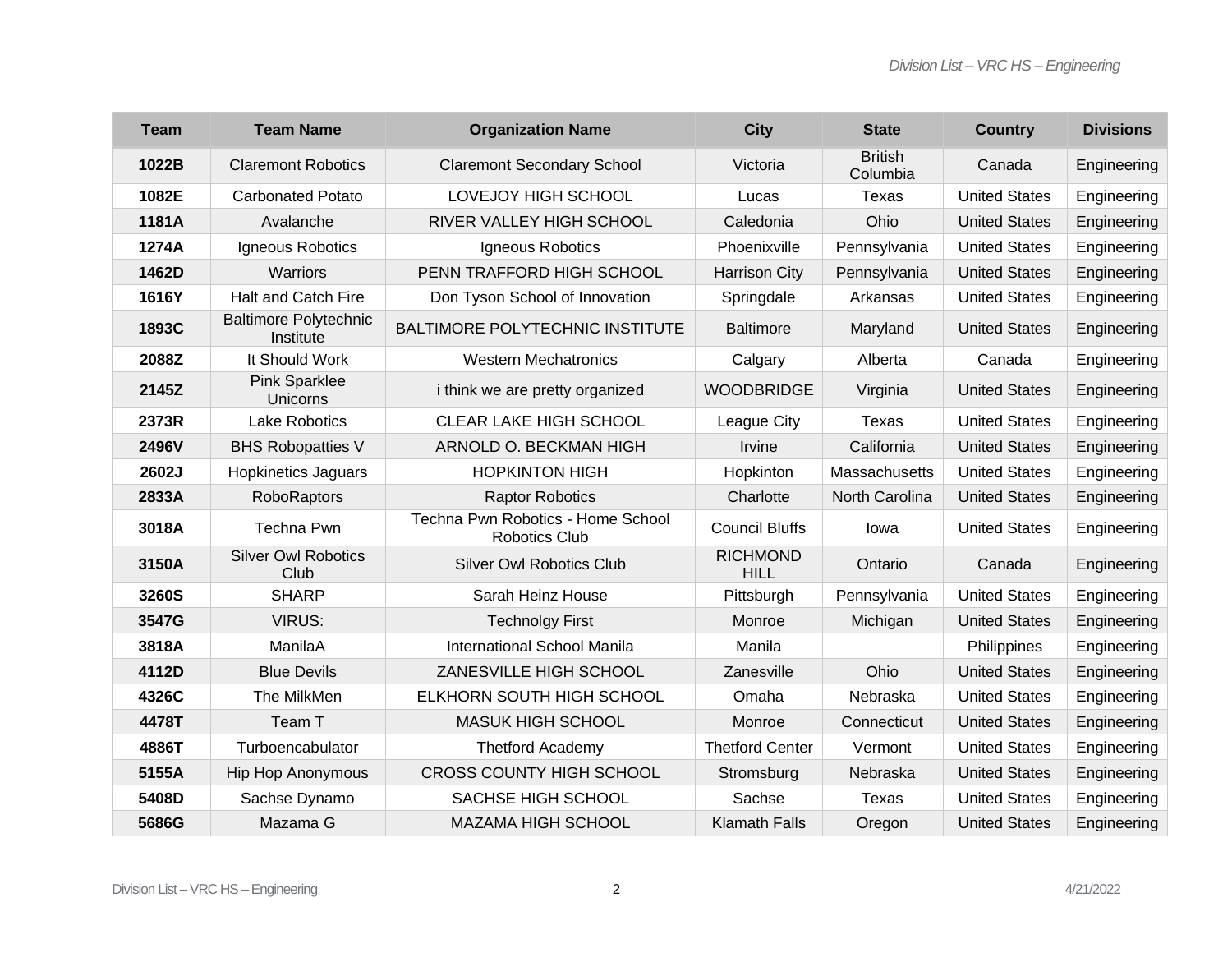| <b>Team</b> | <b>Team Name</b>                    | <b>Organization Name</b>                        | <b>City</b>         | <b>State</b>               | <b>Country</b>       | <b>Divisions</b> |
|-------------|-------------------------------------|-------------------------------------------------|---------------------|----------------------------|----------------------|------------------|
| 6023S       | StoweBots - Shield                  | <b>Stowe School</b>                             | Buckingham          |                            | United<br>Kingdom    | Engineering      |
| 6277A       | <b>RoboCavs</b>                     | THE HARVEY SCHOOL                               | Katonah             | New York                   | <b>United States</b> | Engineering      |
| 6627X       | Knight Time Bots X                  | <b>FOOTHILL HIGH</b>                            | Santa Ana           | California                 | <b>United States</b> | Engineering      |
| 7110A       | Fired Up!                           | <b>CARROLL HIGH SCHOOL</b>                      | Southlake           | Texas                      | <b>United States</b> | Engineering      |
| 7135C       | Loyola Robotics-C                   | LOYOLA BLAKEFIELD                               | Towson              | Maryland                   | <b>United States</b> | Engineering      |
| 7316X       | <b>Xcalibur</b>                     | FIRESTONE HIGH SCHOOL                           | Akron               | Ohio                       | <b>United States</b> | Engineering      |
| 7536R       | Akatsuki                            | Ridgeland High School                           | Ridgeland           | Mississippi                | <b>United States</b> | Engineering      |
| 7996B       | The Knightmares                     | <b>HIGLEY HIGH SCHOOL</b>                       | Gilbert             | Arizona                    | <b>United States</b> | Engineering      |
| 8110W       | Brobotics Inc.                      | <b>Mankato West Robotics</b>                    | Mankato             | Minnesota                  | <b>United States</b> | Engineering      |
| 8481X       | <b>Bridger Bot</b>                  | <b>Bridger Robotics</b>                         | Bozeman             | Montana                    | <b>United States</b> | Engineering      |
| 8780A       | <b>WV Aurum</b>                     | Waubonsie Valley High School                    | Aurora              | <b>Illinois</b>            | <b>United States</b> | Engineering      |
| 8876C       | STEAM-C                             | QUEENSBURY SENIOR HIGH SCHOOL                   | Queensbury          | New York                   | <b>United States</b> | Engineering      |
| 9064X       | Self-Proclaimed Big<br><b>Brain</b> | JOHN M MOREHEAD HIGH                            | Eden                | North Carolina             | <b>United States</b> | Engineering      |
| 9181N       | Bababooey                           | Seaquam Secondary                               | <b>Delta</b>        | <b>British</b><br>Columbia | Canada               | Engineering      |
| 9328Z       | Shasta Robots                       | <b>SHASTA HIGH</b>                              | Redding             | California                 | <b>United States</b> | Engineering      |
| 9545Z       | WOW!                                | ROLAND HIGH SCHOOL                              | Roland              | Oklahoma                   | <b>United States</b> | Engineering      |
| 10102X      | Esquipium                           | Vinci Robotics Academy                          | Burlington          | Massachusetts              | <b>United States</b> | Engineering      |
| 11124X      | The Butterfly Effect                | <b>ELYRIA HIGH SCHOOL</b>                       | Elyria              | Ohio                       | <b>United States</b> | Engineering      |
| 15442A      | Canyon High School                  | <b>CANYON HIGH</b>                              | Anaheim             | California                 | <b>United States</b> | Engineering      |
| 16859B      | <b>VEX VUDDYS</b>                   | LAKEWAY CHRISTIAN ACADEMY                       | <b>White Pine</b>   | Tennessee                  | <b>United States</b> | Engineering      |
| 18882A      | <b>CALCETEAM</b>                    | LOOPA Aula TecnolÂ <sup>2</sup> gica            | Andorra la Vella    |                            | Andorra              | Engineering      |
| 21668M      | Sample Image                        | <b>CSAAElite</b>                                | Markham             | Ontario                    | Canada               | Engineering      |
| 24118E      | <b>Broken Zip Ties</b>              | ALBERT LEA SENIOR HIGH                          | <b>ALBERT LEA</b>   | Minnesota                  | <b>United States</b> | Engineering      |
| 30016S      | RoboSpartans                        | VALLE VERDE EARLY COLLEGE HIGH<br><b>SCHOOL</b> | El Paso             | Texas                      | <b>United States</b> | Engineering      |
| 34000E      | [Co.R.E.]                           | Sandy Creek CSD                                 | Sandy Creek         | New York                   | <b>United States</b> | Engineering      |
| 38053A      | Last Minute Fix                     | OAKLAND CHRISTIAN SCHOOL                        | <b>Auburn Hills</b> | Michigan                   | <b>United States</b> | Engineering      |
| 41404A      | The Trojans                         | <b>THORNTON ACADEMY</b>                         | Saco                | Maine                      | <b>United States</b> | Engineering      |
| 44777U      | <b>DiscoBotZ</b>                    | <b>DiscoBotZ Robotics</b>                       | Redmond             | Washington                 | <b>United States</b> | Engineering      |